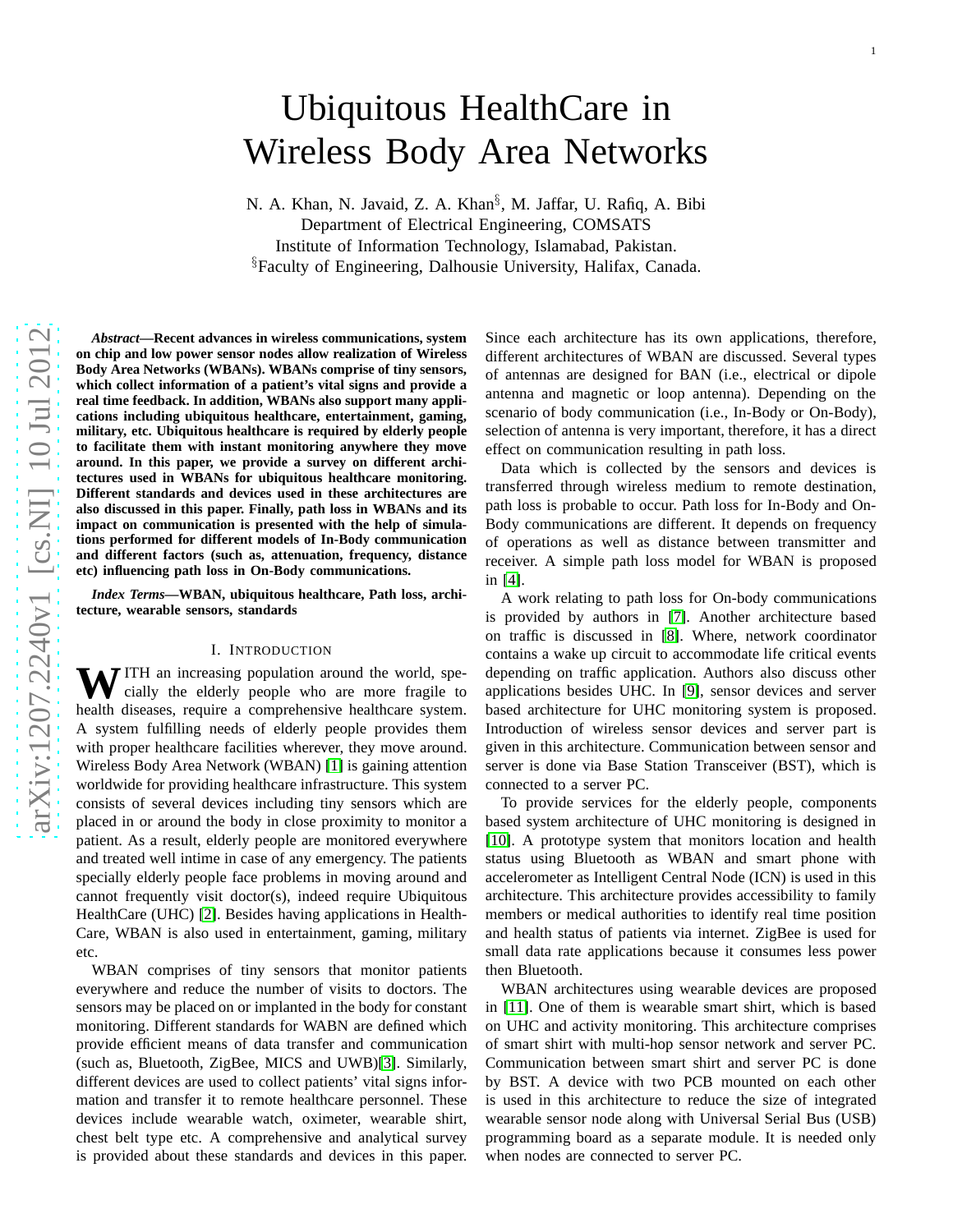In this paper, a comprehensive and analytical survey is provided about the standards and devices for WBAN [1-4], [7-11]. A detailed overview of UHC architectures in WBAN is provided. Also, we simulate In-Body path loss models proposed in [\[5\]](#page-7-9) using MATLAB. In simulations, we considered four path loss models; deep tissue implant to implant, near surface implant to implant, deep implant to implant, and near surface implant to implant. Further, we performed simulations on different parameters effecting (i.e., attenuation, phase distortion, RMS delay etc) communication in On-Body networks [\[6\]](#page-7-10).

# II. MOST FREQUENTLY USED STANDARDS FOR WBAN **COMMUNICATION**

Number of standards are adopted for communication in WBAN. Microscopic chips, which are typically used in wearable devices, depends on these standards. We briefly discuss the standards, Bluetooth, ZigBee, MICS, and Ultra Wide Band (UWB) IEEE 802.15.6 [\[3\]](#page-7-2).

*A. IEEE 802.15.1 Bluetooth:* Bluetooth is a short range communication standard with data rate of  $3Mbps$  and range of  $10m$ . It is adopted in UHC due to high bandwidth and low latency. It also supports many mobile platforms. However, in UHC monitoring, use of this standard is avoided because of high power consumption. It is suitable for latency and bandwidth sensitive scenarios [\[3\]](#page-7-2).

*B. ZigBee:* ZigBee standard is most commonly used standard. It has the capability to handle complex communication in low power communication devices (such as, nodes) with collision avoidance schemes. It consumes less power (nearly  $60mW$ ) and provides low data rate (250 $kbps$ ). Hardware support with encryption is featured by many ZigBee controllers to provide effective protection for communication in WBAN [\[3\]](#page-7-2).

*C. Medical Implant Communications Service (MICS):* This band is specially designed for communication in WBAN. It is a short distance standard and is used to gather signals from different sensors on the body in a multi-hop structure. As compared to UWB, MICS has very low power radiation and thus is most suitable for the sensors used in UHC monitoring system [\[3\]](#page-7-2).

*D. IEEE 802.15.6 Ultra Wide Band (UWB):* It provides very high bandwidth and data rate for communication. It is used for localization of transmitters. When very high bandwidth is required in any application, UWB is the best choice. For example, when emergency or critical situation occurs, UWB with GPS (global positioning system) provides the best, short and traffic free route to the medical centre without any interference. User localization is usually important in hospitals or whenever, an emergency situation takes place. The advantage of UWB is that it is the only reliable method of localization. The drawback is receiver's complexity because of which it is not suitable for wearable applications in health monitoring [\[3\]](#page-7-2).

## III. WEARABLE SENSORS USED FOR UHC

In this section, we briefly discuss wearable sensors used for UHC. Several types of tiny sensors are used in WBANs, which

are attached to the body of a person to measure vital signs such as glucose level, Electrocardiogram (ECG), Electroencephalograph (EEG), detection of cancer cells etc., and surrounding parameters like temperature, atmospheric pressure, humidity etc. The size, shape and material of these sensors are of great importance. Moreover, these sensors must be compatible with the human body and their precise placement on the body, since these sensors are very sensitive and can harm human body. Therefore, these sensors are designed to be easily weared and provide comfort to patients. The sensors discussed in this section are normal clothing elements for the patients. Following is the discussion of sensors such as: wrist watch like an eWatch, wrist oximeter, chest belt, shoulder, necklace and wearable shirt type like a smart shirt/life shirt.

*A. Wrist watch (eWatch):* This device is just like a wrist watch, with a wrist body and a band attached to it. The major components of this device are: two Polydimethylsiloxane (PDMS) electrodes for ECG, a ribbon type temperature sensor, reflective flat type Pulse Oximeter Oxygen Saturation (SpO2) sensor, three printed circuit boards for analog and digital circuitry and other additional sensors. The device has a size of  $60 \times 65 \times 15$ mm and weighs about  $160q$  including one lithium polymer battery. Simple software is developed for this device to facilitate the users which are mostly elderly people. It consumes very low power since it is designed to be of very small in size.

*B. Oximeter:* Wrist pulse oximeter is a device that continuously monitors the patients pulse. It is small in size, light in weight, attached to the wrist and the sensor is placed on the finger. It is attached on the wrist using probe, which contains Light Emitting Diodes (LEDs) and photodiode to measure SpO2 Value. The wrist oximeter performs data acquisition  $5bytes/sec$  containing Photoplethysmographic (PPG) data sampled at  $75Hz$  and SpO2 values [\[9\]](#page-7-6).

*C. Chest belt:* A wearable chest sensor belt has following essential components; main body of the belt, conductive fabric electrodes, an ECG sensor, an accelerometer sensor, doublelayer PCB board, a wearable USN node, here, a conductive fabric electrode is used for obtaining ECG signals from the body.

*D. Wearable shirt type (smart shirt/life shirt):* Wearable shirt is also known as smart shirt/life shirt and it is another useful device for measuring the physiological parameters as well as physical activities help to improve patient's diagnosis. It is such a comfortable device that a patient does not feel the presence of any sensor or other components in the shirt. The device ensures a wide range of mobility. The wearable sensor nodes are designed to be tiny in size due to which they have limited power and computing capability. The designed wearable sensor node for UHC features an ultra low power Texas Instrument MSP430 micro-controller with  $10KB$  RAM,  $48KB$  flash memory and  $12 - bit$  A/D converter [\[11\]](#page-7-8).

## IV. GENERAL WBAN ARCHITECTURES

WBAN is used in health monitoring. The system discussed in [\[1\]](#page-7-0), consists of three tiers: 1) TIER1 WBASN, 2) TIER2 Personal Server (PS), 3) TIER3 Medical Server (MS), as shown in Fig. 1.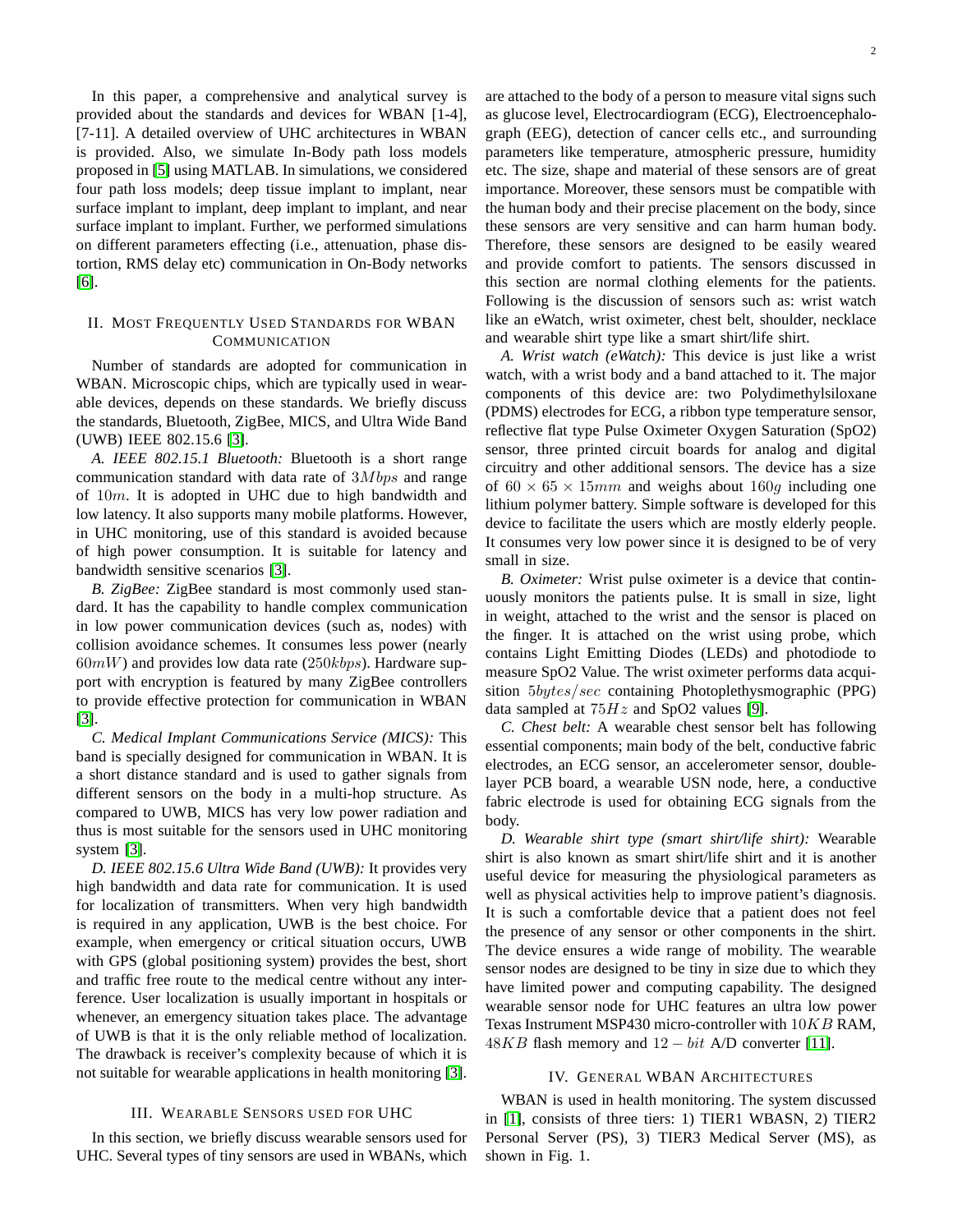*A. Tier1 WBASN:* It is the most predominant part of telemedical system and comprises of many intelligent nodes. Each node has the ability to sense, sample, process and communicate different physiological signals. For example, heart activity is monitored by ECG sensor, muscle activity is monitored by EMG sensor, brain electrical activity is monitored by EEG sensor, blood pressure is monitored by a blood pressure sensor, while differentiation of the user's status and estimation of his/her activity level is done by motion sensors. PS sends initialization commands to each sensor and it also responds to queries from server. WBAN nodes must be able to meet the requirements for low power consumption. Because this ability is necessary to enable and prolong continuous monitoring, small size, minimum weight, consistent integration into a WBAN, standards based interface protocols, and calibration and customization specific to patients.

Sensor nodes can be patched to the clothes or shoes to constantly collect the information, store them locally and eventually transmit the information to the PS after necessary processing. In case of an indication of emergency or critical situation during process of local analysis of the data, PS can send request for transmission of raw signals to MS. In short, each sensor node gets initialization command from PS and also responds to its queries. In order to ensure confidentiality of patient's information, data transfer at all tiers in UHC system must be encrypted. However, in critical cases, PS can also get direct connection with emergency medical services if the user desires to use this service.



Fig. 1. Ubiquitous health care architecture

*B. TIER2 PS:* PS takes the information from sensor nodes

about health status and transfer it to MS through WLAN or any internet service. A PS can be a laptop computer, handheld pocket PC or home PC, PDA, cell phone etc. WBAN nodes are interfaced by a PS through a network coordinator, which is responsible for implementing ZigBee (802.15.4) or Bluetooth connectivity. PS is ideal for elderly patients, who are home-bound, and it is used for communicating with MS. Interface of PS to WBAN comprises of a network configuration and management that includes various tasks. These tasks are node registration (e.g., type and number of sensors), initialization (e.g., state sampling frequency and operation mode), customization (e.g., run user specific adjustment), and setup of a secure communication (key exchange). On successful configuration of WBAN, network is handled by PS, which also ensures time synchronization, channel sharing, data recovery, data processing, and coalition of the data. PS is also responsible for patient's authentication information. To interface with MS, PS is configured with MS IP address. In order to ensure complete user mobility with secure and near real time health information provisioning, PS functions in such a manner that the information/data of the patient is transmitted when the link with MS is available. However, when link is not available, PS stores the data locally and transmits it after the availability of communication channel or link.

*C. TIER3 MS:* The telemedical system is spread over a network that comprises individual monitoring systems connected to MS tier through internet. MS is optimally used for provision of services to a large number of individual users. Besides, this tier also provides service to a complex network comprising of interconnected services, medical personnel and HealthCare professionals. Keeping the records of registered users, variations in their health status and informs medical caregivers in case of emergency are main functions of MS. MS also forwards the instructions from physician regarding prescribed medicines and exercises to the users. The physician in this way, can monitor patient's vital information while sitting in his/her office through internet and ensures that patient follows the prescribed medicine and exercise.

**A server agent**: Uploaded data and patient's record are examined by a server agent. It also creates an alarm in case of any critical medical situation. Large amount of data deposited through these services can be used for creating awareness among the patients.

**Multi-Tiers Advantages Over Typical Present Day Solutions**: Multi-tier architecture provides a good solution for HealthCare problems in today's world. This section discusses use of multi-tier architecture and its advantages.

According to present day solution using multi-tier architecture, John is recovering from a heart attack. A prescribed rehabilitation scheme was suggested by the physician(s) for John, after he got discharged from the hospital. This scheme was to be adopted by John in home. By himself, he does not follow the exercise exactly as prescribed by the doctors. As a result, John's health recovery is much slower than what it should be in an expected time. The doctors are concerned about John's health and they do not have any other way to find out John's involvement for rehabilitation scheme.

Multi-tier health monitoring can provide good solution to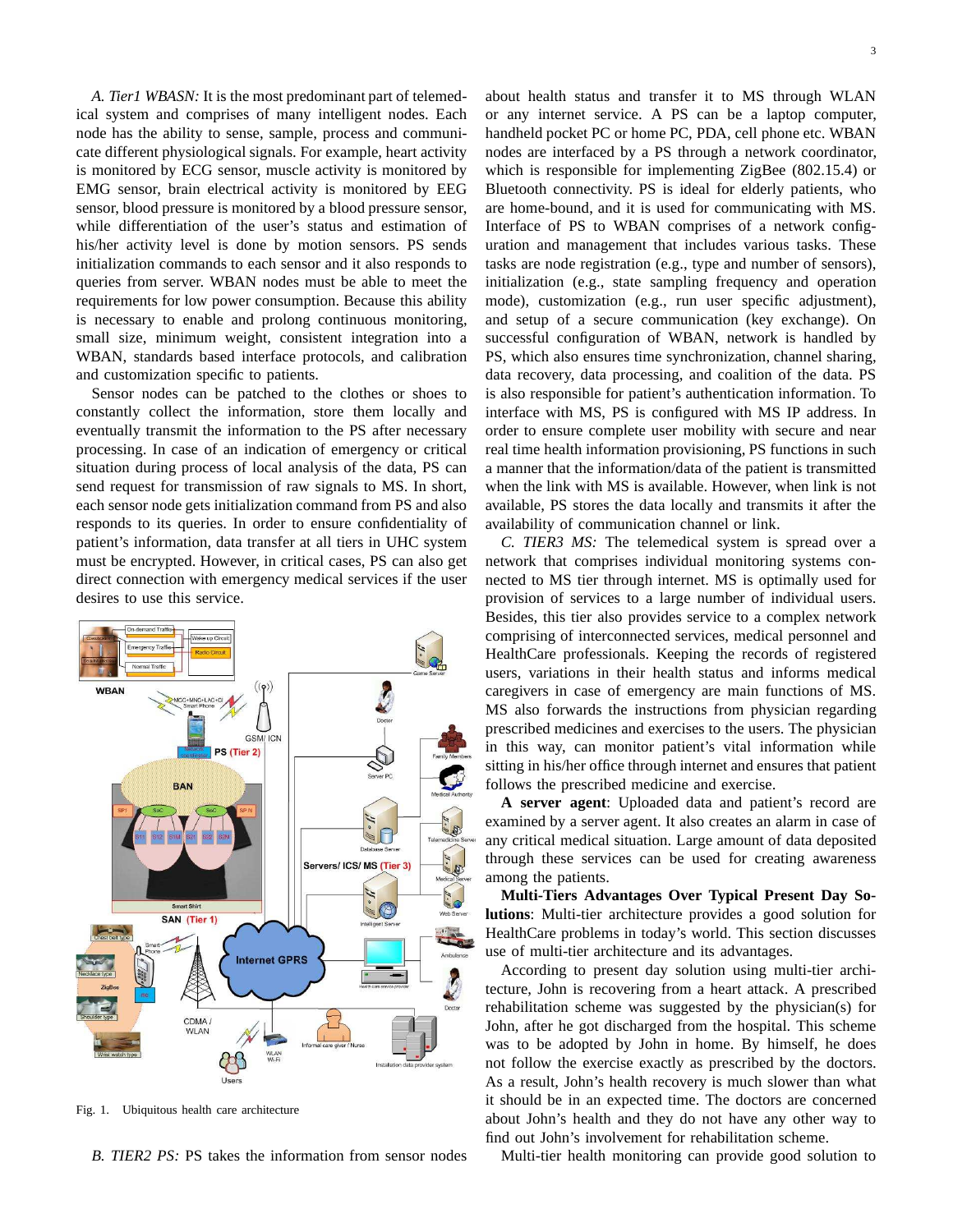John's rehabilitation scheme at low cost and minimum time. In this way, many tiny sensors are attached to John's body to monitor vital signs and assist John's exercise. Sensors or electrodes on the chest monitor the heart electrical activity while tiny inertial sensors measure John's body posture, movement, vital signs and intensity level of John's exercise. The information from the sensors can be gathered by physicians through internet for look up and depending on the information; they can prescribe new medicines and can adjust data threshold values. Any variation or change in the collected data is a measure that John is not following the doctor's prescription. This system thus reduces the cost, time and office visits to the physician. In case of a major emergency, PS can directly contact with the medical health staff, if the user pays for this service.

*D. System Based Architecture with Physiological Signal Devices of UHC:* UHC system architecture is shown in Fig. 1. This architecture consists of: Physiological Signal Devices (PSDs), a mobile system, a device provider system, a HealthCare service provider system, a physician system, a HealthCare personal system.

*1) Physiological Signal Devices (PSDs):* Physiological signals of the patient are measured by PSDs and then the data is transferred to mobile system using ZigBee 802.15.4.

*2) Mobile System:* It can display the physiological data from PSDs and with the help of Wireless Local Area Network (WLAN) or Code Division Multiple Access (CDMA) transfers the data to health care service provider system.

*3) Device Provider System:* Device installation data is supplied to the mobile system with the help of this system.

*4) HealthCare Service Provider System:* This system is like a portal where all the tasks regarding health care are performed.

*5) Physician System:* The patient's history is stored in health care service provider system which can be analyzed and scrutinized by the physician in this system.

*6) HealthCare Personal System:* The patient can examine and observe his own vital parameters and physiological signals after making a log in this system.

*E. Integrated System Architecture of UHC Monitoring Systems:* The most efficient architecture of UHC monitoring system is shown in Fig. 1, which consists of a hierarchical network of WBAN. The number of sensor platforms in WBAN, their packaging, size, shape, material and placement on human body depends on precise arrangement of integrated sensor nodes. The number of sensor nodes/platforms also depends on type of application being used in WBAN. The number of nodes and gyroscope sensors which are small in size. Accelerometer sensors are used to measure patient's position, posture and movement while gyroscope measures the level of patient's activity (e.g. running fast, walking, slow walking). WBAN consists of tiny sensors which are either planted or attached to the human body as patches or knitted to the clothes or implanted below the skin. The system architecture contains several networks that are hierarchically organized. This system is discussed as follows:

*1) Sensor Area Network (SAN):* Several sensors, *Sij*, are combined into a single sensor platform, *SPi*, with the help of wired or wireless interface. The sensors can be wired to *SPi* or located on the sensor platform itself. Sensor platform can be seen in Fig. 1. Combination of two sensors; accelerometer and gyroscope is used by motion sensor platform for wearable monitoring applications.

*2) Body Area Network (BAN):* BAN integrates sensor platforms *SPi* into a single monitoring system that is controlled by PS. Whereas, PS acts as a network coordinator that gathers the information from all sensors and transfers it to BST. The communication in BAN can be wired in clothing or implemented using short range wireless communication standards such as Bluetooth, Zigbee, UWB and MICS [\[3\]](#page-7-2) etc. Integrating information from individual sensors to users by home/gateways is used in WBAN systems to assist the medical staff in the hospitals.

*3) Wide Area Network (WAN)* Integration of multiple monitoring systems into a mobile health system through a cellular network is done by WAN. For connectivity, ubiquitous monitoring systems count on WAN using LANs such as WiFi when accessible.

• **Server cloud**: Multiple servers such as MS containing patient's medical history, information servers, social network servers and other servers are incorporated by server cloud.

*F) Traffic Based Architecture of WBAN for UHC Monitoring:* WBAN traffic based architecture for UHC monitoring is classified into three types; (1) On-demand Traffic, (2) Emergency Traffic, (3) Normal Traffic.

*1) On-demand Traffic:* This type of traffic is activated by the doctor or the physician whenever, he/she needs any information for diagnostic recommendation. This traffic is further divided into following forms:

- **Continuous**: In case of surgical events, On-demand traffic is continuous.
- **Discontinuous**: When casual information is required, Ondemand traffic is discontinuous.

*2) Emergency Traffic:* When WBAN nodes get beyond a predefined threshold, emergency traffic is initiated. Priority must be given to this type of traffic and it must be accommodated in less than one second. This type of traffic is not generated at regular intervals and is initiated in case of emergency or critical health condition.

*3) Normal Traffic:* As its name signifies, this kind of traffic takes place during normal condition when there is no emergency, time criticality and any event warranting ondemand traffic. It is basically a routine traffic that contains unnoticeable and routine health monitoring information about the patient and treatment of many diseases like gastrointestinal tract, cancer detection, neurological disorders and heart disease in normal time. This kind of normal data is collected and processed by the Network Coordinator (NC) which is activated by a radio circuit as per the application requirements. The wake up radio circuit has the ability to quickly respond to life critical events. With the objective of obtaining concerned recommendations, the NC is also linked to telemedicine and MSs. In short, a well integrated WBAN in the health care system caters for not only avoiding the occurrence of myocar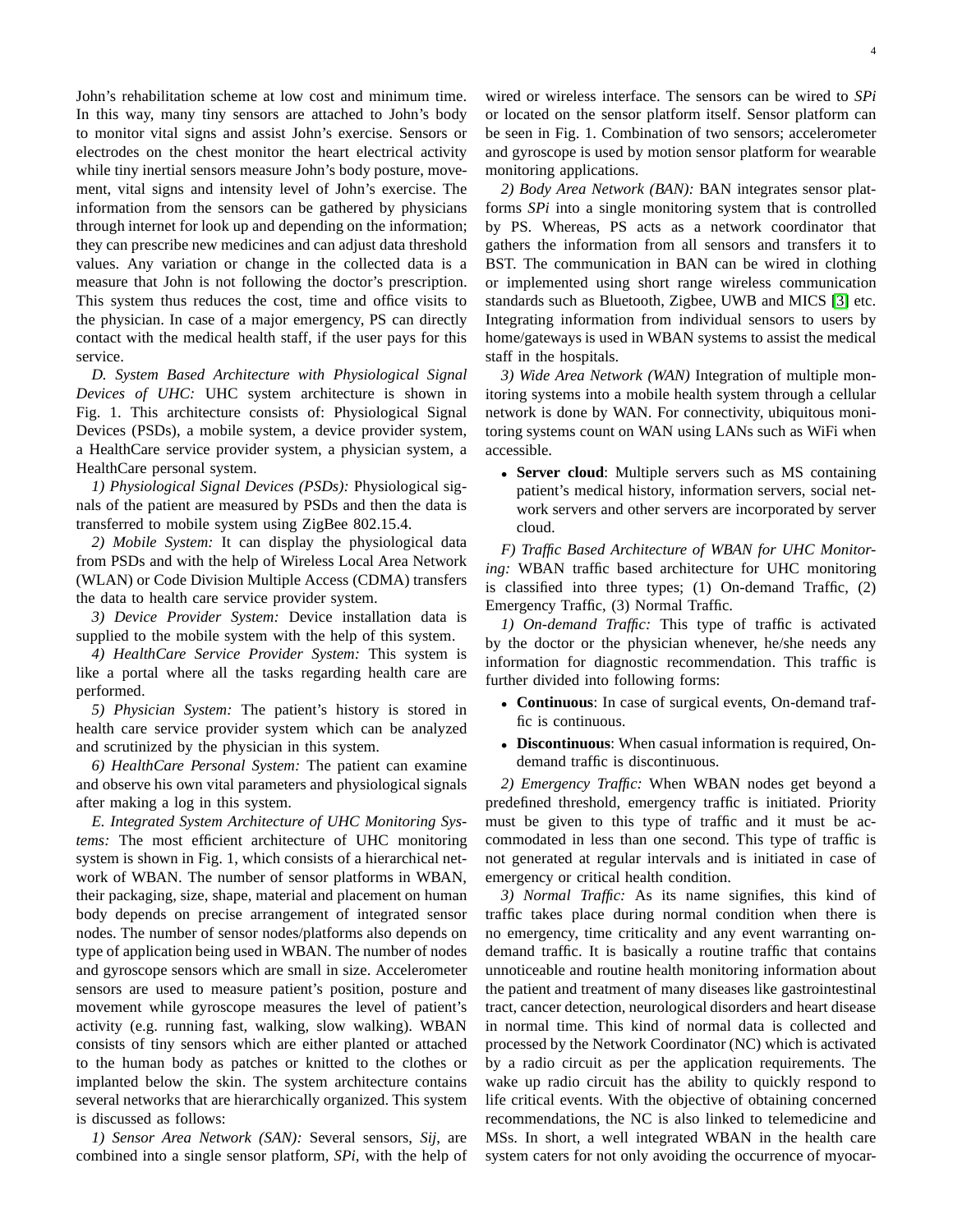dial infarction and other life threatening diseases. Besides, it is also very handy for non-medical applications i.e., gaming and entertaining applications etc.

*G. Components Based System Architecture:* This architecture of UHC, as shown in Fig. 1, comprises of three components which are discussed as under:

*1) Wearable Wireless Body Area Network (WWBAN):* In this type of network, sensor(s) are attached to patient's body which collect and transmit suitable data to Intelligent Central Node (ICN) through Bluetooth communication protocol. Adoption of centralized architecture of star topology in WWBAN contributes to concentration of system intelligence on a central node, as shown in Fig. 1.

*2) Intelligent Central Node:* ICN is nothing but a smart phone with operating system that remains in communication with ICS through GPRS technology. ICN is connected to ICS and it performs the function of collecting and processing the data generated from different nodes in WWBAN. The collected data includes information pertaining to location area identifications such as: Mobile Country Code (MCC), Mobile Network Code (MNC), Location Area Code (LAC) and Cell Identification (CI) from GSM network. This information helps in determining the location of elderly patients with the help ICS. In the event of a change in collected parameters/information, ICN uses a comparison algorithm to decide whether to send information to ICS prior to transmit data from the sensors.

*3) Intelligent Central Server:* The purpose of ICS is to receive sensor data from all ICNs. The data received by the server is stored in database such that it can be analyzed independently without any human intervention. The latest uploaded patient's information on the server is compared with the already existing information to cure disease. In addition, it also provides information regarding prescription/recommendation of doctor or health care professional.

*H. Wearable Smart Shirt Based Architecture for UHC and Activity Monitoring:*

*1) Wearable Smart Shirt System:* As shown in Fig. 1, this system contains a shirt with integrated WSNs, a BST and a server PC for distant monitoring. Smart Shirt is used to provide the individual physiological data. Then this data is transmitted in ad-hoc wireless communication for further processing using a wireless link. This is possible because Smart Shirt is compatible with wireless sensor network.

*2) Wearable Sensor Node:* The functionality of wearable sensor nodes is to get physiological data from human body and forward it to BST which in turn transmits data through a wireless link to the medical staff. A sensor node is small in size and consumes less power. It has low computation and communication capability and provides longer battery life for WBAN. To minimize the size of the sensor nodes, a board known as Universal Serial Bus (USB) programming board is designed as a separate module. This module is required only when the nodes are connected to a server PC for downloading an application or when the node itself acts as BST for data transmission.

*3) Sensor Board* The wearable sensor devices board which connects different sensors for various applications, is small in size, consumes low power and provide longer battery life. In ECG, different electrodes are attached to the human body which measure heart's electrical signal and record potential difference between them. Three axis- accelerometer is a device which is used to monitor patient's behavior and physical activity in daily life. This is done with the help of fall detection system. Accelerometer signals can be collected by fall detection system and system determines that whether person has fallen or not.

*4) Architecture of Wearable Smart Shirt with Integrated Sensors* The measured accelerometer data and ECG data is transmitted to PS in WSN. ECG is used to monitor the heart status of the patient while an accelerometer is used to measure his physical activity. If both signals and data can be measured simultaneously, the determination of patient's disease can be improved.

To reduce the size of the wearable sensor node, a structure of two PCB stories is used, which comprises a wireless sensor node plate for communication with WSN and a sensor board plate with ECG interface and accelerometer. In this architecture, to reduce the size of sensor node, two round shape PCB boards are combined; one PCB board is wireless sensor node and second is sensor board.

Wireless sensor node is placed at the top position of two PCB stories, and the sensor board with ECG interface and accelerometer is placed at bottom position. This two stories structure of the sensor node reduces the wideness of a normal single story structure with sensors and provides convenience to wear it with two AAA size batteries. Two conductive electrodes knitted to smart shirt are extended from interface circuit of sensor board to get physiological ECG data from Smart Shirt.

# V. PATH LOSS IN WBAN

WBAN is greatly influenced by the amount of path loss that occurs due to different impairments. Devices for WBAN are generally placed inside or on the body surface, therefore, losses between these devices would affect the communication and can degrade the performance monitoring in UHC. In the following sections, we study in detail about WBAN communication and path loss that occurs in it and how it affects the performance of UHC.

Reduction in power density of an electromagnetic wave introduces path loss [\[4\]](#page-7-3)[\[12\]](#page-7-11). Path loss is mainly caused by free space impairments of propagating signal like refraction, attenuation, absorption and reflection etc. It also depends on the distance between transmitter and receiver antennas, the height and location of the antennas, propagation medium such as moist or dry air etc, and environment around the antennas like rural and urban etc [\[12\]](#page-7-11). Path loss for WBAN is different from traditional wireless communication because it depends on both distance and frequency. Frequency is catered because body tissues are greatly affected by the frequency on which sensor device is working.

The path loss model in  $dB$  between the transmitting and the receiving antennas as a function of the distance  $d$  is computed by [\[7\]](#page-7-4)[\[13\]](#page-7-12) as: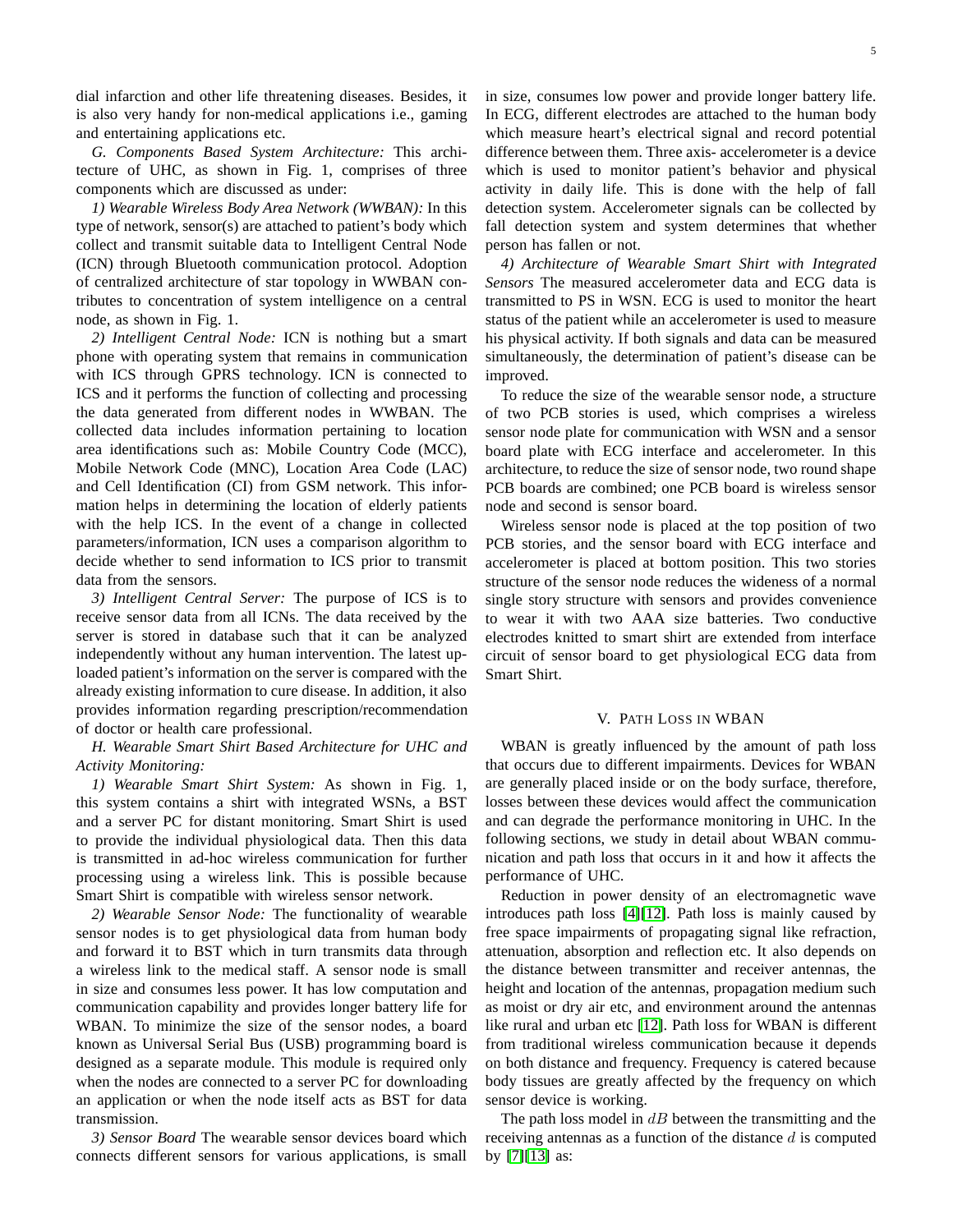$$
PL(d) = PL(d_o) + 10nlog_{10}(\frac{d}{d_o}) + \sigma_s
$$
 (1)

where,  $PL(d_o)$  is the path loss at a reference distance  $d_o$ , n is the path loss exponent, and  $\sigma_s$  is the standard deviation.

Path loss in WBAN is of great importance. UHC in WBAN works well when the path loss between the transmitter and receiver is at its minimum. Path loss in WBAN occurs due to many factors such as reflection, diffraction and refraction etc, from the body parts which may distort the signal and can cause interference at receiver located at a distant location. So, data may face distortion due to path loss which causes difficulty for medical team located at far distance to correctly retrieve data. Path loss in UHC will decrease the efficiency of monitoring different vital signs in human body at patient's level as well as at medical team's level. The main focus of this section is to minimize the path loss that occurs at different stages in WBAN. This increases the efficiency of UHC monitoring in BAN which is our main goal.

Path loss depends on distance as well as frequency and it is given in Eq.  $(2)$  and Eq.  $(3)$ 

$$
PL = 20 \log_{(10)} \left( \frac{4\pi d}{\lambda} \right) \tag{2}
$$

where, L is the path loss in decibels,  $\lambda$  denotes wavelength and d specifies distance between transmitter and receiver [\[12\]](#page-7-11).

As we know that:  $\lambda = \frac{c}{f}$ ; however, the above Eq., can be rewritten as under:

$$
PL = 20 \log_{(10)} \left( \frac{4\pi df}{c} \right) \tag{3}
$$

*A. Wireless Body Area Network* In development of WBAN, one of the consideration is the characterization of the electromagnetic wave propagation from devices embedded inside the human body or close to it. A simple path loss model for WBAN is difficult to be driven in view of complex nature of human tissue structure and body shape. Since the antennas for WBAN application need to be placed on or inside the body, channel model has to take into consideration the effect of the body on radio propagation. To calculate the path loss in WBAN, three types of nodes are defined as under:

(a) **Implant node**: This type of node is embedded inside the body either below the skin or deeper.

(b) **Body Surface node**: This type of node is placed on the surface of human skin or maximum 2cm away.

(c) **External node**: This type of node is kept away from the body by a few centimeters upto a maximum of  $5meters$ .

For body surface communication, it is also important to consider the distance between the transmitter and receiver around the body. If these are not placed on the same side in a straight line, then it allows the creeping wave diffraction to be also taken into account. As mentioned earlier, for external node communication, the distance between transmitter and receiver from the body vicinity is normally  $3meters$  away. However, in some cases, the maximum range of medical device can go upto 5 meters [\[14\]](#page-7-13).

*1) Effect of WBAN Antennas:* In case of antennas placed on the surface or inside the body, it is influenced by its surroundings. It is therefore essential to understand the changes in the antenna patterns and other characteristics must also be taken into account in the scenarios requiring propagation measurements It is noticeable that the form factor of antenna is dependent on the requirements of applications. Different types of antennas are suitable for different applications e.g., for MICS, a circular antenna is used for pacemaker implant, while a helix antenna is most appropriate for a heart stent or urinary implant. Antenna's performance is greatly influenced by the form factor, which in turn effects the overall system performance. Antennas which take into account the characteristics of human body (such as, change in body tissues etc), are designed for measurements of channel model [\[15\]](#page-7-14). Antennas used in WBAN communication are categorized into following two types [\[16\]](#page-7-15):

(a) **Electrical antennas, such as dipole**: Electrical antennas are generally used for On-Body communications. They are avoided for In-Body communications because electrical activity of these antennas is harmful for tissues and muscles of body. On-Body communications, through these antennas do not make any direct contact with the body tissues and muscles. Thus, not resulting in the heating of tissues.

(b) **Magnetic antennas, such as loop**: Magnetic antennas are mostly used for In-Body and Implant communications. Magnetic antennas do not overheat the body tissues and is not dangerous to human body unlike electrical antennas. A loop of magnetic field is formed in magnetic antennas, which is within the defined range of the antenna, thus, these can communicate within this range not interfering with the body.

*2) Characteristics of Human Body:* For wireless communication in WBAN, human body is not considered an ideal medium for the propagation of signal. Human body consists of materials which contain different dielectric constants, thickness and impedance which may not be ideal for communication. Depending on the frequency of operations, human body may encounter many impairments and losses such as absorption, attenuation and diffraction etc. Therefore, the characteristics of human body should be kept in mind before designing the path loss model for WBAN [\[17\]](#page-7-16).

### VI. SCENARIOS OF PATH LOSS IN WBAN

There are different scenarios of path loss which can take place in WBAN, since sensor nodes can be implanted inside the human body either planted on the surface of the body or atmost 2mm away from the body surface. Since path loss is dependent on distance as well as frequency, therefore, the variations of these parameters in these scenarios will affect the path loss model. The simulation study is performed in MATLAB. A detailed discussion of these simulations is given as under.

*A. In-Body Communication* In order to study propagation characteristics inside human body, simulations are carried out using a 3D visualization scheme [\[5\]](#page-7-9). The reason of using this scheme is that the study of physical parameters and their measurements are not feasible inside the human body. The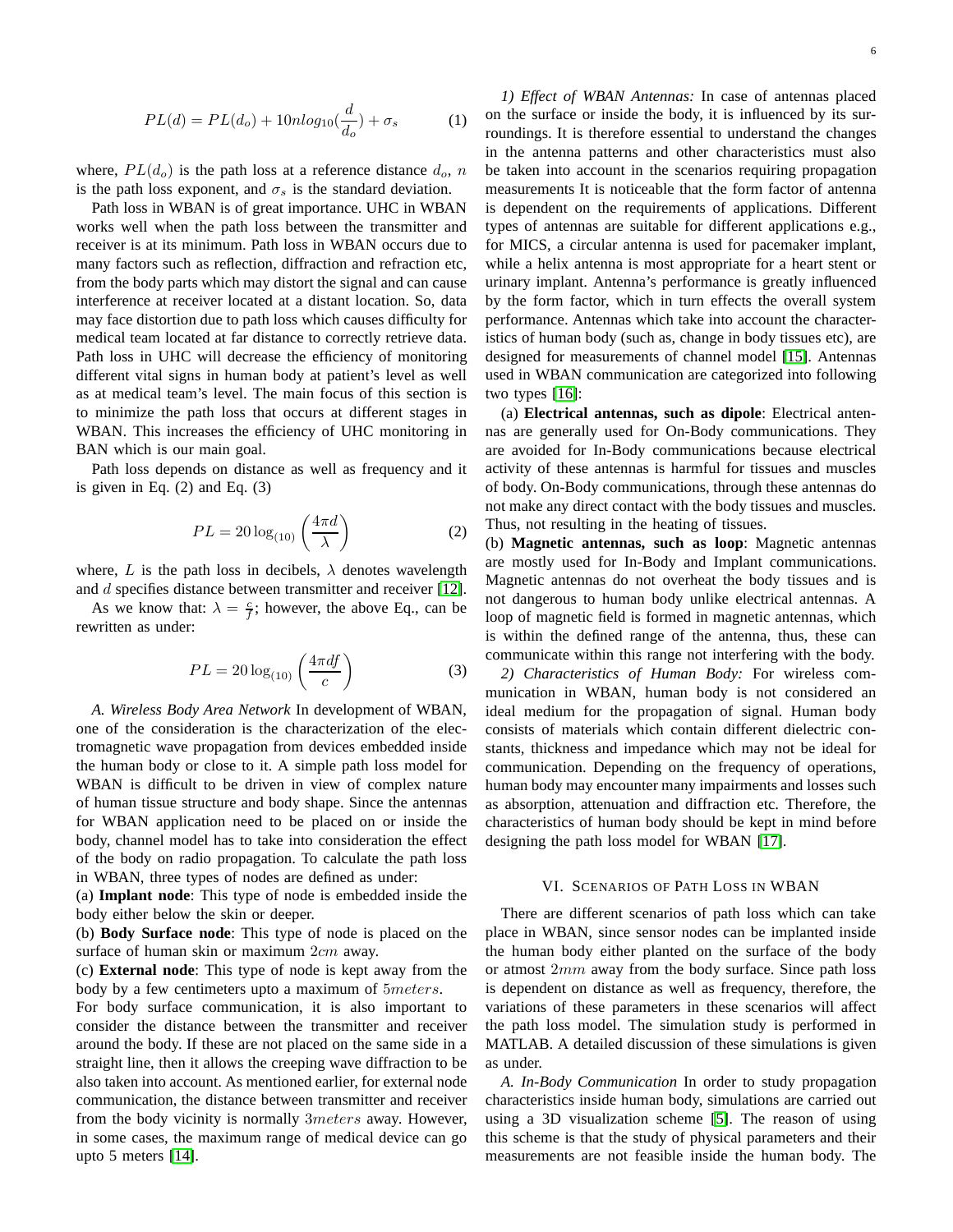antenna used in this study is a multi-thread magnetic loop antenna [\[18\]](#page-7-17). Like in [\[18\]](#page-7-17), we consider four models for our simulation which include: 1) Deep Implant to On-Body, 2) Near Surface Implant to On-body, 3) Deep Implant to Implant, and 4) Near Surface Implant to Implant. The path loss formula is same as [\[7\]](#page-7-4)[\[13\]](#page-7-12) and is given in Eq. (1) with a reference distance  $d_0 = 50 \, \text{mm}$  and frequency of  $402 - 405 \, \text{M}$  hz. The path loss exponent and standard deviation values for implant to body surface models are given in Table. 1.

|  |  | Table. 2. Implant to Body Surface |  |  |  |
|--|--|-----------------------------------|--|--|--|
|--|--|-----------------------------------|--|--|--|

| <b>Models</b>                                  | Path Loss in dB | n     | $\sigma_s(dB)$ |
|------------------------------------------------|-----------------|-------|----------------|
| Deep Tissue Implant to<br><b>Body Surface</b>  | 46.14           | 4.86  | 7.25           |
| Near Surface Implant to<br><b>Body Surface</b> | 47.81           | 4.532 | 6.23           |

From Table. 2 we conclude that the path loss at a reference distance for deep tissue implant to body surface is less than that of near surface implant to body surface because of high distance. The path loss exponent and standard deviation values for implant to implant models is given in Table 2.

**Table. 3. Implant to Implant**

| <b>Models</b>                                                    | Path Loss in dB | n    | $\sigma_s(dB)$ |
|------------------------------------------------------------------|-----------------|------|----------------|
| Deep Tissue Implant to $\overline{\smash{)}\,}$ 35.55<br>Implant |                 | 5.71 | 8.36           |
| Near Surface Implant to<br>Implant                               | 41.25           | 5.12 | 8.95           |

Figure. 2(a) describes the simulation results of path loss from deep tissue implant node to body surface node communication (Model 1). The simulation is carried out between no. of observation points between the deep tissue implant node and reference node placed at some distance along with path loss at each point of observation. The graph shows fluctuations in path loss at each observation point. The no. of observations are fixed at 50 for each model in the simulation. Deep Tissue Implant to Body Surface (Model 1) curve in Fig. 2(a) is taken as reference for other three models. Since, no. of observation points are fixed at 50, therefore, the fluctuations are same for all models. However, increase or decrease in the path loss value is dependent upon the model which is being used. For near surface implant to body surface path loss model (Model 2), there is an increase of  $4dB$  in path loss at each observation point from the reference model. For deep implant to implant and near surface implant to implant models, increase of 15db and  $9dB$  in path loss, respectively is noticed in Fig. 2(a). For deep tissue implant to implant path loss model (Model 3), a decrease of  $11dB$  in path loss occurs at each observation point from our reference model (Model 1). The decrease is evident because distance between the nodes are smaller in this model (i.e., Model 3) from the reference model (Model 1). With comparison to near surface implant to body surface path loss model (Model 2), a decrease of  $15dB$  in path loss is observed. This is because of further lessening of distance between the nodes, and decrease of  $6dB$  in path loss from near surface implant to implant model (Model 3). For near surface implant to implant path loss model (Model 4), a decrease of  $5dB$  in path loss is obtained at each of the observation

points from reference model (Model 1),  $9dB$  for near surface implant to body surface path loss model (Model 2), while an increase of  $6dB$  in path loss for deep tissue implant to implant path loss model (Model 3). If we further increase the no. of observation points, the fluctuations in path loss will be more sudden. This is due to different impairment factors such as refraction, diffraction, reflection etc.

*2) On-Body Communication* For On-Body communications in WBAN, placement of sensors and actuators on the body surface is of great importance. Simple path loss model that takes into account the placement of sensors on the body and their communication with respect to body postures and movements is required. Channel response output of the On-Body communication as well as the frequency response can be easily found out. UHC monitoring in WBANs depends on both In-Body and On-Body communications of sensor nodes [\[6\]](#page-7-10).

Amplitude attenuation of the signal with respect to frequency for On-Body communication is depicted in Fig. 2(b). As frequency increases, attenuation of amplitude also increases since the channel undergoes impairments. Thus, these impairments degrades the intensity of signal, as it travels from transmitter to the receiver node planted on the human body.

Phase distortion of the signal with respect operating frequency for On-Body communication is obvious from Fig. 2(c). The direct relationship exists here as well; with the increase in frequency the phase distortion of the signal increases in a linear fashion and vice versa. Each component of the signal is distorted in phase and if relationship is not linear then there will be different phase distortion at different frequencies. From UHC point of view, both amplitude attenuation and phase distortion of the signal for On-Body communication should be eradicated to achieve better monitoring results.

Figure. 2(d) describes the channel output of On-Body communication with respect to the signalling data. The signalling data is uni-polar Non Return to Ground (NRG) stream of ones and zeros, respectively. Depending on this data, the channel output fluctuates with it having a higher output when the signalling data stream of more ones than zeros exists and lower output when the signalling data stream consists of more zeros than ones.

As, discussed earlier that path loss depends on the distance between the transmitting and receiving antenna/node as well as frequency of operation. The simulation results shown in Fig. 2(e) are carried out for two different frequencies (i.e.,  $900Mhz$  and  $2.4Ghz$ ), as, it is obvious from Eq. (5) of path loss model. Since, direct relationship exists between path loss and distance between transmitter and receiver, therefore, by increasing distance, path loss increases linearly. Also, path loss has a direct relationship with frequency, thus, at 2.4Ghz the path loss curve is higher then that at  $900Mhz$ .

#### VII. CONCLUSION

WBAN is an emerging domain in the field of wireless communication. It comprises of many tiny sensors placed on or inside the body. These sensors measure patient's vital information and transfer it to medical personnel for diagnosis.